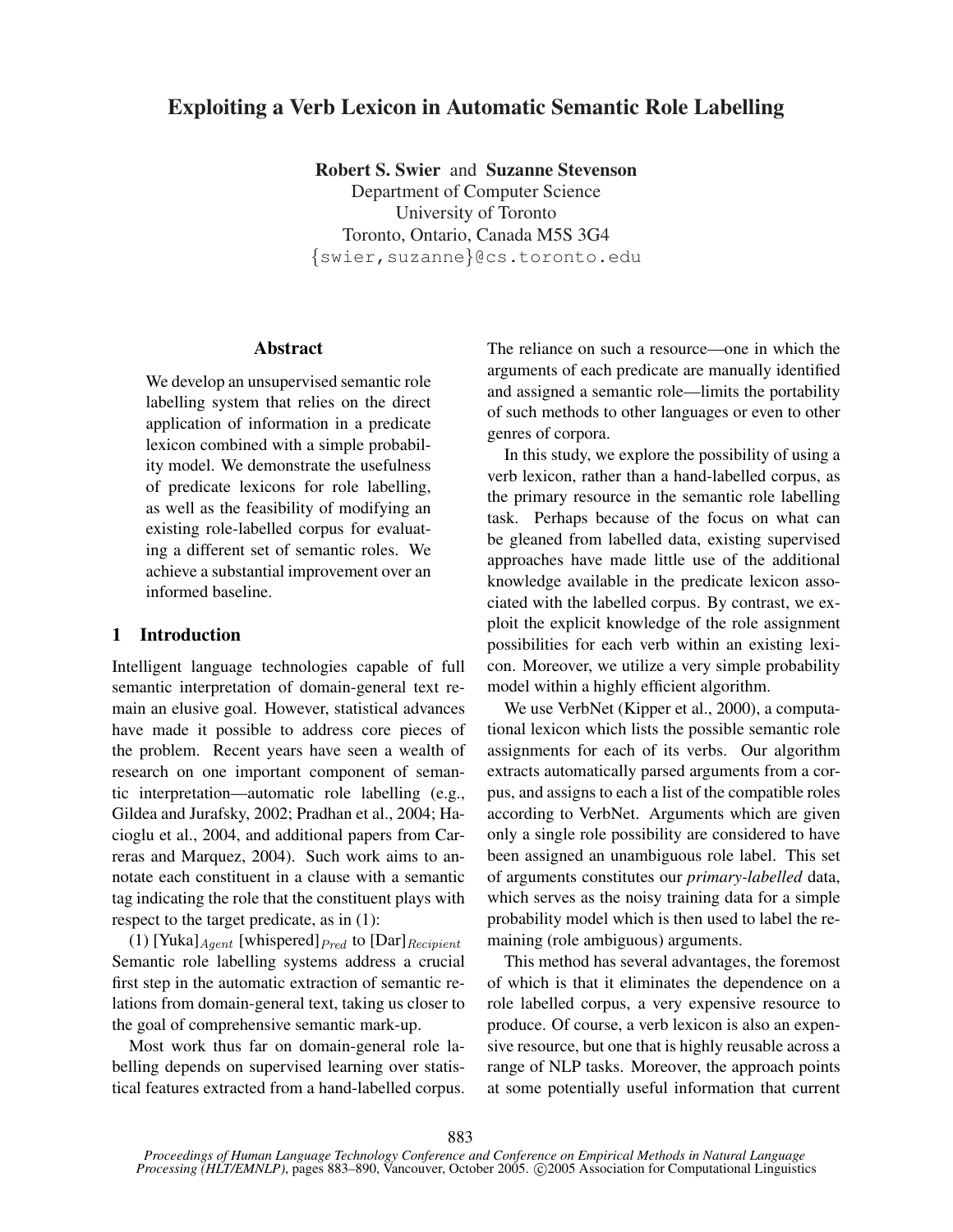supervised methods have failed to exploit. Even if one has access to an annotated corpus for training, our work shows that directly calling on additional information from the lexicon itself may prove useful in restricting the possible labels for an argument.

The method has disadvantages as well. The information available in a predicate lexicon is less directly applicable to building a learning model. Inevitably, our results are noisier than in a supervised approach which has access to a labelled sample of what it must produce. Still, the method shows promise: on unseen test data, the system yields an F-measure of .83 on labelling of correctly extracted arguments, compared to an informed baseline of .74, and an F-measure of .65 (compared to .52) on the overall identification and labelling task. The latter is well below the best supervised performance of about .80 on similar tasks, but it must be emphasized that it is achieved with a simple probability model and without the use of hand-labelled data. We view this as a starting point by which to demonstrate the utility of deriving more explicit knowledge from a predicate lexicon, which can be later extended through the use of additional probabilistic features.

We face a methodological challenge arising from the particular choice of VerbNet for the prototyping of our method: the lexicon has no associated semantic role labelled corpus. While this underscores the need for approaches which do not rely on such a resource, it also means that we lack a labelled sample of data against which to evaluate our results. To address this, we use the existing labelled corpus of FrameNet (Baker et al., 1998), and develop a mapping for converting the FrameNet roles to corresponding VerbNet roles. Our mapping method demonstrates the possibility of leveraging existing resources to support the development of role labelling systems based on verb lexicons that do not have an associated hand-labelled corpus.

## 2 VerbNet Roles and the Role Mapping

Before describing our labelling algorithm, we first briefly introduce the semantic role information available in VerbNet, and describe how we map FrameNet roles to VerbNet roles.



Figure 1: A portion of a VerbNet entry.

## 2.1 The VerbNet Lexicon

VerbNet is a manually developed hierarchical lexicon based on the verb classification of Levin (1993). For each of almost 200 classes containing a total of 3000 verbs, VerbNet specifies the syntactic frames along with the semantic role assigned to each argument position of a frame.<sup>1</sup> Figure 1 shows an example VerbNet entry. The thematic roles used in Verb-Net are more general than the situation-specific roles of FrameNet. For example, the roles Speaker, Message, and Addressee of a Communication verb such as *whisper* in FrameNet would be termed Agent, Topic, and Recipient in VerbNet. These coarsergrained roles are often assumed in linguistic theory, and have some advantages in terms of capturing commonalities of argument relations across a wide range of predicates.

## 2.2 Mapping FrameNet to VerbNet Roles

As noted, VerbNet lacks a corpus of example role assignments against which to evaluate a role labelling based upon it. We create such a resource by adapting the existing FrameNet corpus. We formulate a mapping between FrameNet's larger role set and Verb-Net's much smaller one, and create a new corpus with our mapped roles substituted for the original roles in the FrameNet corpus.

We perform the mapping in three steps. First we use an existing mapping between the semanticallyspecific roles in FrameNet and a much smaller intermediate set of 39 semantic roles which subsume all FrameNet roles.<sup>2</sup> The associations in this mapping are straightforward—e.g., the Place role for Abusing verbs and the Area role for Operate-vehicle verbs are both mapped to Location.

<sup>&</sup>lt;sup>1</sup>Throughout the paper we use the term "frame" to refer to a syntactic frame—a configuration of syntactic arguments of a verb—possibly labelled with roles, as in Figure 1.

 $2$ This mapping was provided by Roxana Girju, UIUC.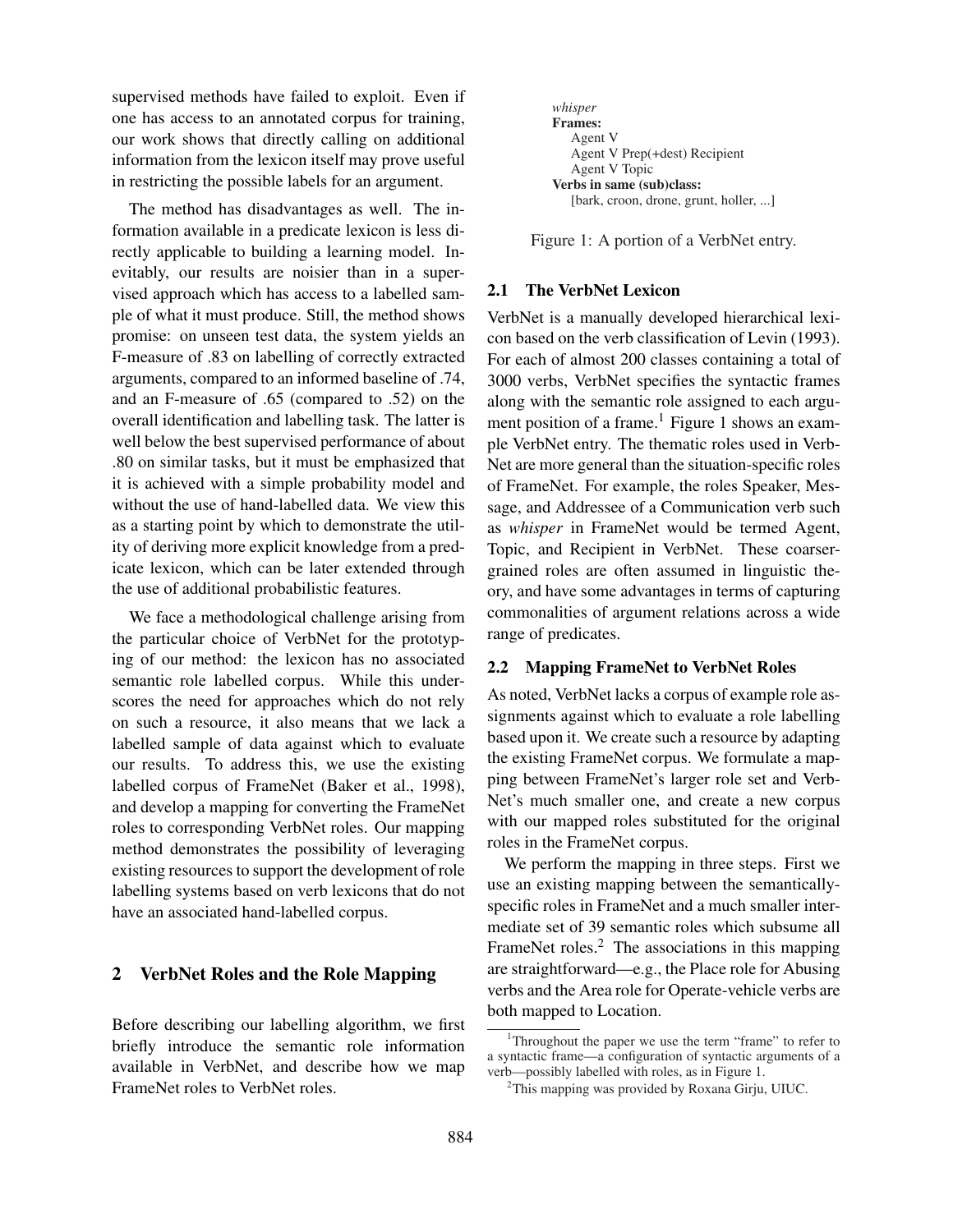Second, from this intermediate set we create a simple mapping to the set of 22 VerbNet roles. Some roles are unaffected by the mapping (e.g., Cause alone in the intermediate set maps to Cause in the VerbNet set). Other roles are merged (e.g., Degree and Measure both map to Amount). Moreover, some roles in FrameNet (and the intermediate set) must be mapped to more than one VerbNet role. For example, an Experiencer role in FrameNet is considered Experiencer by some VerbNet classes, but Agent by others. In such cases, our mappings in this step must be specific to the VerbNet class.

In this second step, some roles have no subsuming VerbNet role, because FrameNet provides roles for a wider variety of relations. For example, both FrameNet and the intermediate role set contain a Manner role, which VerbNet does not have. We create a catch-all label, "NoRole," to which we map eight such intermediate roles: Condition, Manner, Means, Medium, Part-Whole, Property, Purpose, and Result. These phrases labelled NoRole are adjuncts—constituents not labelled by VerbNet.

In the third step of our mapping, some of the roles in VerbNet—such as Theme and Topic, Asset and Amount—which appear to be too-fine grained for us to distinguish reliably, are mapped to a more coarsegrained set of VerbNet roles. The final set consists of 16 roles: Agent, Amount, Attribute, Beneficiary, Cause, Destination, Experiencer, Instrument, Location, Material, Predicate, Recipient, Source, Stimulus, Theme and Time; plus the NoRole label.

## 3 The Frame Matching Process

A main goal of our system is to demonstrate the usefulness of predicate lexicons for the role labelling task. The primary way that we apply the knowledge in our lexicon is via a process we call *frame matching*, adapted from Swier and Stevenson (2004). The automatic frame matcher aligns arguments extracted from an automatically parsed sentence with the frames in VerbNet for the target verb in the sentence. The output of this process is a highly constrained set of candidate roles (possibly of size one) for each potential argument. The resulting singleton sets constitute a (noisy) role assignment for their corresponding arguments, forming our primary-labelled data. This data is then used

to train a probability model, described in Section 4, which we employ to label the remaining arguments (those having more than one candidate role).

#### 3.1 Initialization of Candidate Roles

The frame matcher construes extracted arguments from the parsed sentence as being in one of the four main types of syntactic positions (or *slots*) used by VerbNet frames: subject, object, indirect object, and PP-object. $3$  Additionally, we specialize the latter by the individual preposition, such as "object of *for*." For the first three slot types, alignment between the extracted arguments and the frames is relatively straightforward. An extracted subject would be aligned with the subject position in a VerbNet frame, for instance, and the subject role from the frame would be listed as a possible label for the extracted subject.

The alignment of PP-objects is similar to that of the other slot types, except that we add an additional constraint that the associated prepositions must match. For PP-object slots, VerbNet frames often provide an explicit list of allowable prepositions. Alternatively, the frame may specify a required semantic feature such as +path or +loc. In order for an extracted PP-object to align with one of these frame slots, its associated preposition must be included in the list provided by the frame, or have the specified feature. To determine the latter, we manually create lists of prepositions that we judge to have each of the possible semantic features.

In general, this matching procedure assumes that frames describing a syntactic argument structure similar to that of the parsed sentence are more likely to correctly describe the semantic roles of the extracted arguments. Thus, the frame matcher only chooses roles from frames that are the best syntactic matches with the extracted argument set. This is achieved by adopting the scoring method of Swier and Stevenson (2004), in which we compute the portion *%Frame* of frame slots that can be mapped to an extracted argument, and the portion *%Sent* of extracted arguments from the sentence that can be mapped to the frame. The score for each frame is given by *%Frame*+*%Sent*, and only frames having the highest score contribute candidate roles to the

<sup>&</sup>lt;sup>3</sup>Since VerbNet has very few verbs with sentential complements, we do not consider them for now.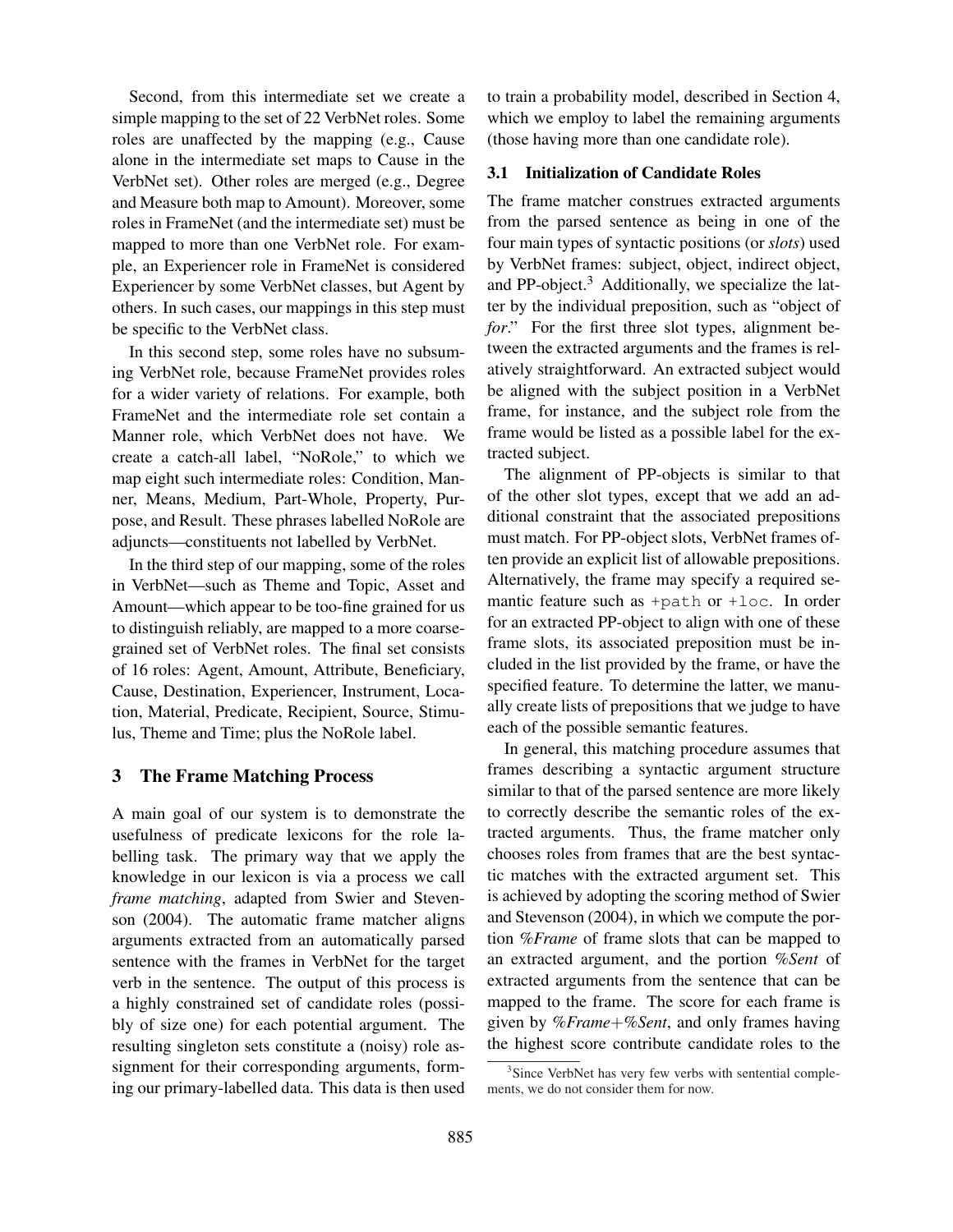|                            | <b>Extracted Slots</b> |       |           |          |            |
|----------------------------|------------------------|-------|-----------|----------|------------|
| Possible Frames for Verb V | <b>SUBJ</b>            | OBJ   | $%$ Frame | $%$ Sent | Score      |
| Agent V                    | Agent                  |       | 100       | 50       | 150        |
| <b>Agent V Theme</b>       | Agent                  | Theme | 100       | 100      | <b>200</b> |
| <b>Instrument V Theme</b>  | Instrument             | Theme | 100       | 100      | <b>200</b> |
| Agent V Recipient Theme    | Agent                  | Theme | 67        | 100      | 167        |

Table 1: An example of frame matching.

extracted arguments. An example scoring is shown in Table 1. Note that two of the frames are tied for the highest score of 200, resulting in two possible roles for the subject (Agent and Instrument), and Theme as the only possible role for the object.

As mentioned, this frame matching step is very restrictive, and it greatly reduces role ambiguity. Many potential arguments receive only a single candidate role, providing the primary-labelled data we use to train our probability model. Some slots receive *no* candidate roles, which is an error for argument slots but which is correct for adjuncts. The reduction of candidate roles in general is very helpful in lightening the subsequent load on the probability model to be applied next, but note that it may also cause the correct role to be omitted. We experiment with choosing roles from the frames that are the best syntactic matches, and from all possible frames.

#### 3.2 Adjustments to the Role Mapping

We further extend the frame matcher, which has extensive knowledge of VerbNet, for the separate task of helping to eliminate some of the inconsistencies that are introduced by our role mapping procedure. This is a process that applies concurrently with the initialization of candidate roles described above, but only affects the gold standard labelling of evaluation data.<sup>4</sup>

For instance, FrameNet assigns the role Side2 to the object of the preposition *with* occurring with the verb *brawl*. Side2 is mapped to Theme by our role mapping; however, in VerbNet, *brawl* does not accept Theme as the object of *with*. Our mapping thus creates a target (i.e., gold standard) label in the evaluation data that is inconsistent with VerbNet. Since there is no possibility of the role labeller assigning a label that matches such a target, this unfairly raises the task difficulty. However, since *brawl* does accept Theme in another slot, it is not an option to entirely eliminate this role in the mapping for the verb. Instead, we use our frame matcher to verify that each target role generated by our mapping from FrameNet is allowed by VerbNet in the relevant slot. If the target role is not allowed, then it is converted to NoRole in the evaluation set. Constituents labelled as NoRole are not considered target arguments, and it is correct for the system to not assign labels in these cases.

The NoRole conversions help to ensure that our gold standard evaluation data is consistent with our lexicon, but the method does have limitations. For instance, some of the arguments which the system fails to extract might have had their target role changed to NoRole if they were properly extracted. Additionally, in some cases a target role is converted to NoRole when there is an actual role that VerbNet would have assigned instead.

### 4 The Probability Model

Once argument slots are initialized with sets of possible roles, the algorithm uses a probability model to label slots having two or more possibilities. Since our primary goal is to demonstrate how much can be accomplished through the frame matcher, we compare a number of very simple probability models:

- $P(r|v,s)$ : the probability of a role given the target verb and the slot; the latter includes subject, object, indirect object, and prepositional object, where each PP slot is specialized by the identity of the preposition;
- $P(r|s)$ : the probability of a role given the slot;
- $P(r|sc)$ : the probability of a role given the slot class, in which all prepositional slots are treated together.

<sup>&</sup>lt;sup>4</sup>Of course, the fact that the frame matcher "sees" the evaluation set as part of its dual duties is not allowed to influence its assignment of candidate roles.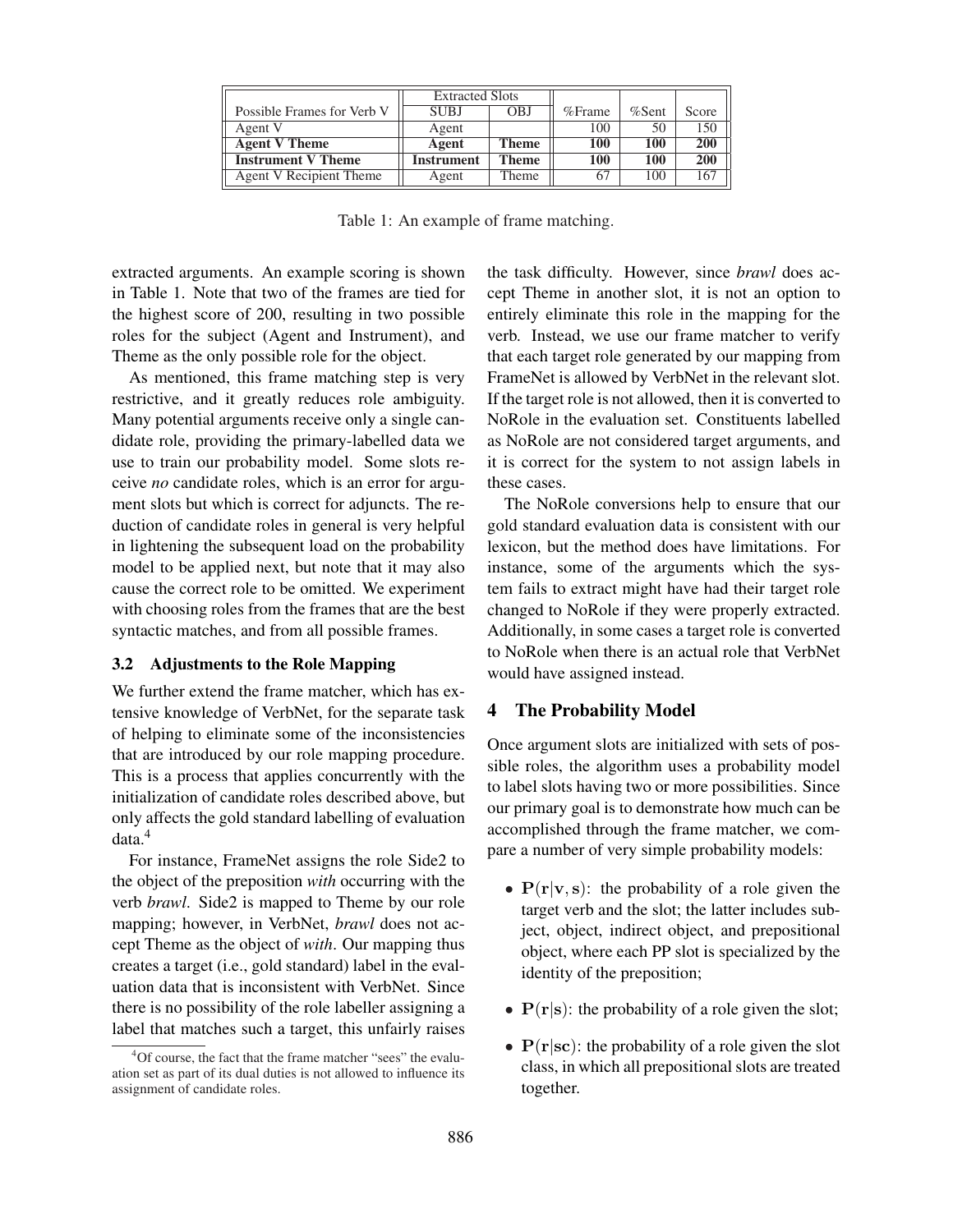Each probability model predicts a role given certain conditioning information, with maximum likelihood estimates determined by the primary-labelled data directly resulting from the frame matching step.<sup>5</sup>

We also compare one non-probabilistic model to resolve the same set of ambiguous cases:

• Default assignment: candidate roles for ambiguous slots are ignored; the four slot classes of subject, object, indirect object and PP-object are assigned the roles Agent, Theme, Recipient, and Location, respectively.

These are the most likely roles assigned by the frame matcher over our development data.

For comparison, we also apply the iterative algorithm developed by Swier and Stevenson (2004), using the same bootstrapping parameters. The method uses backoff over three levels of specificity of probabilities.

## 5 Materials and Methods

### 5.1 The Target Verbs

For ease of comparison, we use the same verbs as in Swier and Stevenson (2004), except that we measure performance over a much larger superset of verbs. In that work, a core set of 54 target verbs are selected to represent a variety of classes with interesting role ambiguities, and the system is evaluated against only those verbs. An additional 1105 verbs—all verbs sharing at least one class with the target verbs—are also labelled, in order to provide more data for the probability estimations. Here, we consider our system's performance over the 1159 target verbs that consist of the union of these two sets of verbs.

## 5.2 The Corpus and Preprocessing

The majority of sentences in FrameNet II are taken from the British National Corpus (BNC Reference Guide, 2000). Our development and test data consists of a percentage of these sentences. For some experiments, these sentences are then merged with a random selection of additional sentences from the BNC in order to provide more training data for the probability estimations. We evaluate performance

only on FrameNet sentences that include our target verbs.

All of our corpus data was parsed using the Collins parser (Collins, 1999). Next, we use TGrep2 (Rohde, 2004) to automatically extract from the parse trees the constituents forming potential arguments of the target verbs. For each verb, we label as the subject the lowest NP node, if it exists, that is immediately to the left of a VP node which dominates the verb. Other arguments are identified by finding sister NP or PP nodes to the right of the verb. Heads of noun phrases are identified using the method of Collins (1999), which primarily chooses the rightmost noun in the phrase that is not inside a prepositional phrase or subordinate clause. Error may be introduced at each step of this preprocessing—the sentence may be misparsed, some arguments (such as distant subjects) may not be extracted, or the wrong word may be found as the phrase head.

#### 5.3 Validation and Test Data

A random selection of 30% of the preprocessed FrameNet data is set aside for testing, and another random 30% is used for development and validation. For experiments involving additional BNC data, each 30% of the FrameNet sentences is embedded in a random selection of 20% of the BNC. We selected these percentages to yield a sufficient amount of data for experimentation, while reserving some unseen data for future work. The FrameNet portion of the validation set includes 515 types of our target verbs (across 161 VerbNet classes) in 4300 sentences, and contains a total of 6636 target constituents—i.e., constituents that receive a valid VerbNet role as their gold standard label, not No-Role. The test set includes 517 of the target verbs (from 163 classes) in 4308 sentences, yielding 6705 target constituents.<sup>6</sup>

To create an evaluation set, we map the manually annotated FrameNet roles in the corpus to VerbNet roles (or NoRole), as described in Sections 2.2 and 3.2. We use this role information to calculate performance: the system should assign roles matching the target VerbNet roles, and make no assignment when the target is NoRole.

 $5$ Note that we assume the probability of a role for a slot is independent of other slots—that is, we do not ensure a consistent role assignment to all arguments across an instance of a verb.

<sup>&</sup>lt;sup>6</sup>The verbs appearing in the validation and test sets occur respectively across 161 and 165 FrameNet classes (what in FrameNet are called "frames").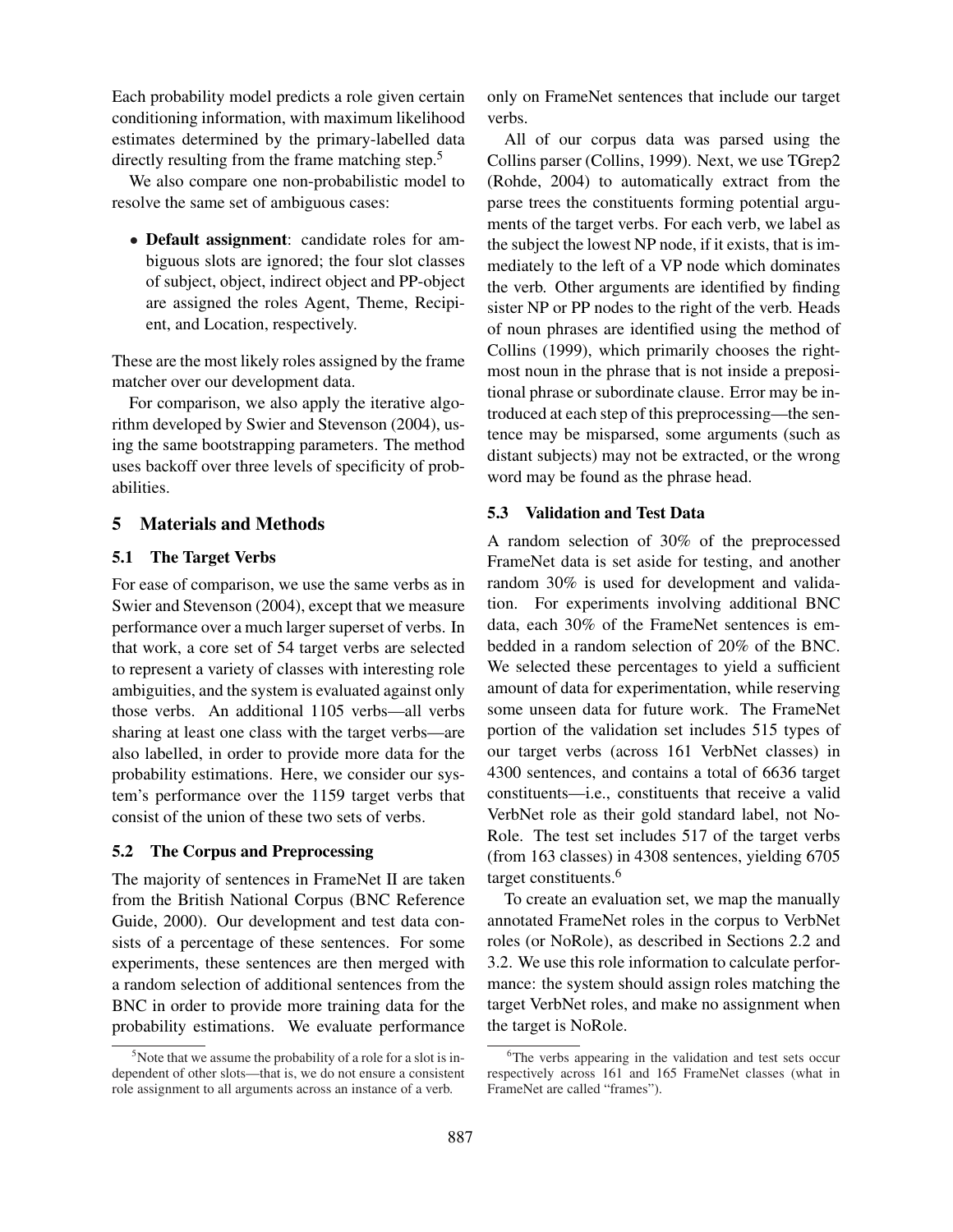#### 5.4 Methods of Argument Identification

One of the decisions we face is how to evaluate the identification of extracted arguments generated by the system against the manually annotated target arguments provided by FrameNet. We try two methods, the most strict of which is to require full-phrase agreement: an extracted argument and a target argument must cover exactly the same words in the sentence in order for the argument to be considered correctly extracted. This means, for instance, that a prepositional phrase incorrectly attached to an extracted object would render the object incompatible with the target argument, and any system label on it would be counted as incorrect. This evaluation method is commonly used in other work (e.g., Carreras and Marquez, 2004).

The other method we use is to require that only the head of an extracted argument and a target argument match. This latter method helps to provide a fuller picture of the range of arguments found by the system, since there are fewer near-misses caused by attachment errors. Since heads of phrases are often the most semantically relevant part of an argument, labels on heads provide much of the same information as labels on whole phrases. For these reasons, we use head matching for most of our experiments below. For comparison, however, we provide results based on full-phrase matching as well.

### 6 Experimental Results

#### 6.1 Experimental Setup

We evaluate our system's performance on several aspects of the overall role labelling task; all results are given in terms of F-measure,  $2PR/(P + R)$ .<sup>7</sup> The first task is argument identification, in which constituents considered by our system to be arguments (i.e., those that are extracted and labelled) are evaluated against actual target arguments. The second task is labelling extracted arguments, which evaluates the labelling of only those arguments that were correctly extracted. Last is the overall role labelling task, which evaluates the system on the combined tasks of identification and labelling of all target arguments.

We compare our results to an informed baseline that has access to the same set of extracted arguments as does the frame matcher. The baseline labels all extracted arguments using the default role assignments described in Section 4.

In addition to experiments in which we employ various methods of resolving ambiguous assignments, we also evaluate the system with varying types and amounts of training data, and with two alternate methods for choosing frames from which to draw candidate roles.

#### 6.2 Evaluation of Probability Models

We first evaluate our system with the three very simple probability models, as well as the nonprobabilistic default assignment, to determine roles for the extracted arguments that the frame matcher considers to be ambiguous. We also report results after only the frame matcher has been applied, to indicate how much work is being done by it alone. Because we have constructed the frame matcher to be highly restrictive in assigning candidate roles to extracted arguments, a large number (about 62%) become primary-labelled data and so do not require resolution of ambiguous roles. Only about 16% of our extracted arguments have role ambiguities, and about 22% (many of which are adjuncts) do not receive any candidates and remain unlabelled.

| Task:                             | Id. | Lab. | $Id. + Lab.$ |
|-----------------------------------|-----|------|--------------|
| <b>Baseline</b>                   | .80 | .74  | .52          |
| $FM + P(r sc)$                    | .83 | .83  | .65          |
| $FM + P(r s)$                     | .83 | .84  | .65          |
| $FM + P(r v,s)$                   | .83 | .78  | .61          |
| $\overline{FM + Dftt}$ . Assgnmt. | .83 | .82  | .64          |
| FM only                           | .83 | .76  | .60          |

As shown in the table, all models perform equally well on identification, which is determined by the frame matcher (FM); i.e., any extracted argument receiving one or more candidate roles is "identified" as an argument. Performance is somewhat above the baseline, which must label *all* extracted arguments. For the task of labelling correctly extracted arguments and for the combined task, the simplest probability models,  $P(r|sc)$  and  $P(r|s)$ , perform about the same. On the combined task, they achieve .13 above the informed baseline, indicating the effectiveness of such simple models when combined with the frame matcher. The more specific model,  $P(r|v, s)$ , performs less well, and may be over-fitting on this relatively small amount of training data.

 $7$ In each case, P and R are close in value.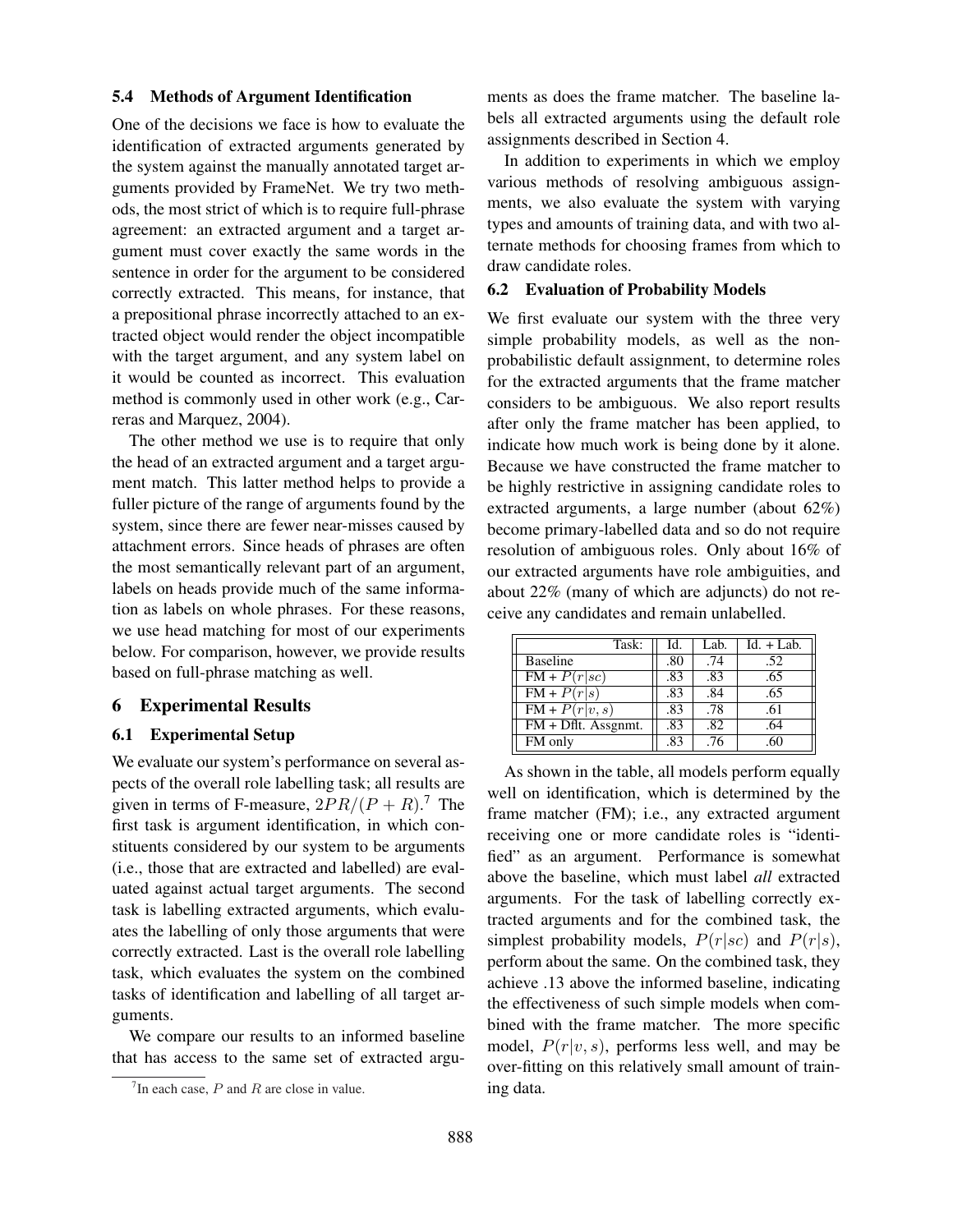Two observations indicate the power of the frame matcher. First, even using the non-probabilistic default assignments to resolve ambiguous roles substantially outperforms the baseline (and indeed performs quite close to the best results, since the default role assignment is often the same as that chosen by the probability models). Importantly, the baseline uses the *same* default assignments, but without the benefit of the frame matcher to further narrow down the possible arguments. Second, the frame matcher alone achieves .60 F-measure on the combined task, not far below the performance of the best models. These results show that once arguments have been extracted, much of the labelling work is performed by the frame matcher's careful application of lexical information.

Henceforth we consider the use of the frame matcher plus  $P(r|sc)$  as our basic system, since this is our simplest model, and no other outperforms it.

## 6.3 Evaluation of Training Methods

In our above experiments, the probabilistic models are trained only on primary-labelled data from the frame matcher run on the FrameNet data. We would like to determine whether using either more data or less noisy data may improve results. To provide more data, we ran the frame matcher on the additional 20% of the BNC. This provides almost 600K more sentences containing our target verbs, yielding a much higher amount of primary-labelled data. To provide less-noisy data, we trained the probability models on manually annotated target labels from system-identified arguments in 1000 sentences. While fewer sentences are used, all arguments in the training data are guaranteed to have a correct role assignment, in contrast to the primarylabelled data output by the frame matcher. (We chose 1000 sentences as an upper bound on an amount of data that could be relatively easily annotated by human judges.)

| Training                   | Prim.-lab. | Prim.-lab. | 1K sents |
|----------------------------|------------|------------|----------|
| Data:                      | FN         | <b>BNC</b> | annot'd  |
| <b>Baseline</b>            |            |            |          |
| $FM + P(r sc)$             |            |            |          |
| $\overline{FM} + P(r v,s)$ |            |            |          |

For our basic model,  $P(r|sc)$ , these variations in training data do not affect performance. Only the most specific model,  $P(r|v, s)$ , shows improvement when trained on more data or on manually annotated data, although it still does not perform as well as the simplest model. Because the models only choose from among candidate roles selected by the frame matcher, differences in the learned probability estimations must be quite large to have an effect. At least for the simplest model, these estimations do not vary with a larger corpus or one lacking in noise. However, the increase in performance seen here for the more specific model, albeit small, may indicate that richer probability models may require more or cleaner training data.

#### 6.4 Evaluation of Frame Choice

|                 | frames | All Frames |
|-----------------|--------|------------|
| <b>Baseline</b> |        |            |
| co.             |        |            |

The frame matcher has been shown to shoulder much of the responsibility in our system, and it is worth considering variations in its operation. For example, by having the frame matcher only choose roles from the frames that are the best syntactic matches to the sentence, role ambiguity is minimized at the cost of possibly excluding the correct role. To determine whether we may do better by relying more on the probability model and less on the frame matcher, we instead include role candidates from all frames in a verb's lexical entry. The effect of this choice is more role ambiguity, decreasing the number of primary-labelled slots by roughly 30%. We see that performance using  $P(r|sc)$  is slightly worse with the greater ambiguity admitted by using all frames, indicating the benefit of precise selection of candidate roles.

6.5 Differing Argument Evaluation Methods

|          | hrase<br>ш |
|----------|------------|
| Baseline |            |
|          |            |

As mentioned, for most of our evaluations we match the arguments extracted by the system to the target arguments via a match on phrase heads, since head labels provide much useful semantic information. When we instead require that the extracted arguments match the targets exactly, the number of correctly extracted arguments falls from about 80% of the roughly 6700 targets to about 74%, due to increased parsing difficulty. As expected, this results